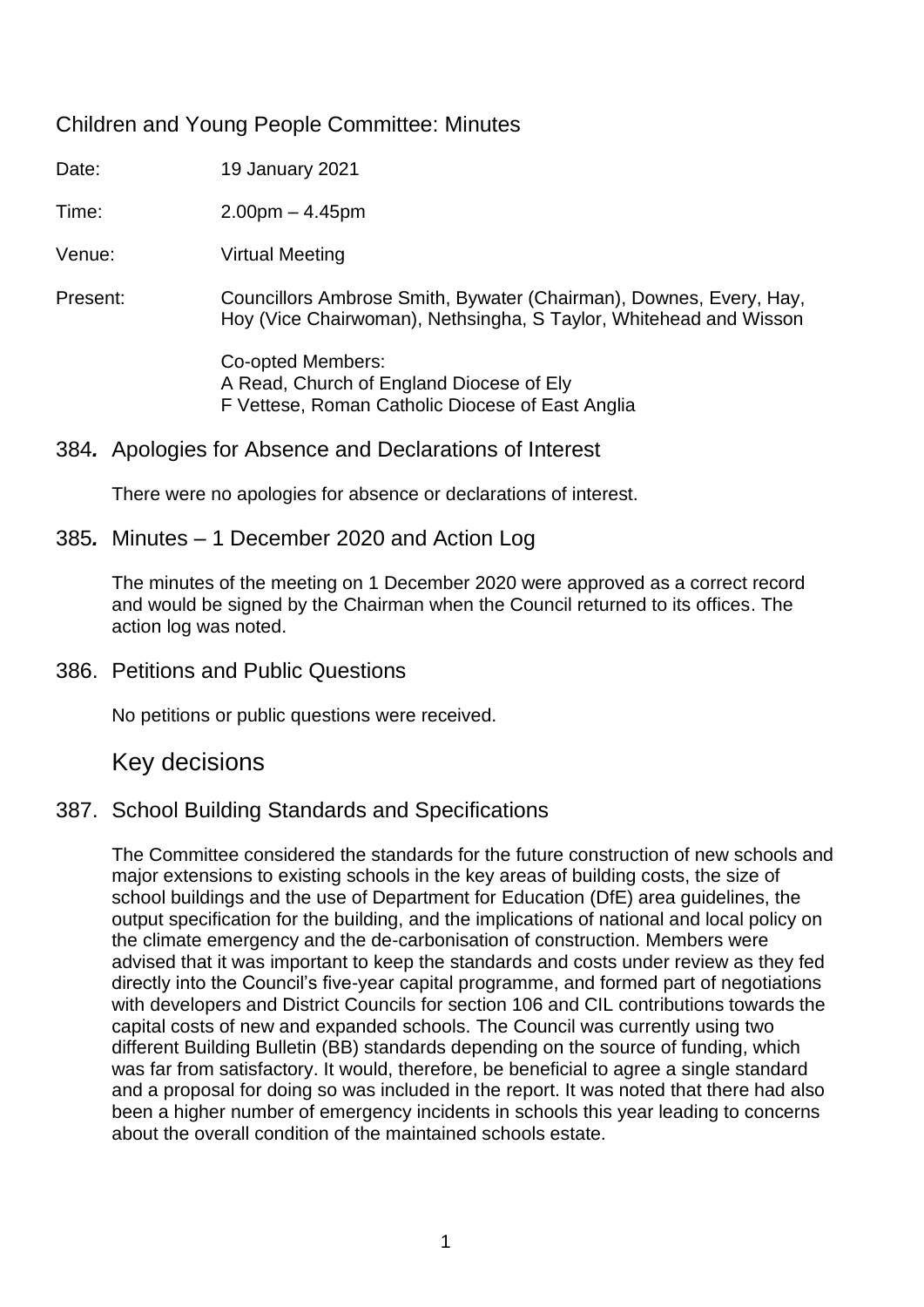Attention was drawn to the main issues set out in the report relating to the history of school building guidance, building costs, area guidelines, output specification, general building requirements, sustainable school buildings, the condition and maintenance of existing school buildings, fire safety and suitability. Members were advised that it was proposed to adopt the National School Benchmarking Data Report (NSDBR) costs, which was the most effective in measuring build costs and would enable proper comparisons to be made with other authorities. It was also proposed to use BB103 area guidelines and the flexibility provided within them to respond to the different organisational and learning needs of our schools but also meet the requirements of existing schools and those in new developments which were required to meet a high standard of design by the local planning authorities. Following a query from the Capital Programme Board linked to the recent number of emergency property incidents, consideration would be given to the establishment of a needs-based approach budget for condition works to the maintained schools estate. Members were advised of an approach being taken to apply near zero carbon buildings (NZEB) to a live school building project; officers were also working with the Energy Team to replace boilers, for example, with a more sustainable/renewable heat source in existing schools at the point at which existing boilers required replacement.

Individual Members raised the following issues in relation to the report:

- noted that the ability to use the whole BB103 area range, particularly the top end, for a given size of school would enable the Council to build schools of a comparable size to what it was currently building. It was acknowledged that the focus was sometimes on the minimum of BB103, which would provide approximately 15% less in overall area than the previous standard. Members were informed that the upper end of BB103 did cross over with the bottom end of the previous range. The Council would therefore not necessarily be building smaller but would use the flexibility within that range to address the perceived two tier approach to provide more equity between new and existing schools. It was noted that BB103 did not impose constraints limiting flexibility but instead would enable the Council to satisfy the planning requirements of new developments and the organisational needs of existing schools.
- expressed concern that the proposed change to BB103 would reduce the size of classrooms in new schools. Although the Council could use the upper end of the BB103 range, there was concern that developers in challenging Section 106 negotiations would opt first to use the bottom end. It was suggested that new schools in Cambridgeshire were long term assets for the County, and large classrooms made a significant difference to the quality of education and health of pupils. Members were informed that the difference between the two standards was not entirely down to area but could be due to Urban Design Code for example. It was noted that some of the extra cost did not actually go into floor space but went into volume and building height instead. It was acknowledged that the Council did not start a negotiation at the bottom end but would keep to the previous approach of starting at the top end in order to remain consistent with what it had delivered before.
- suggested that moving to BB103 would make it more difficult for the Council to hold its line against developers. The importance of the Urban Design Code and height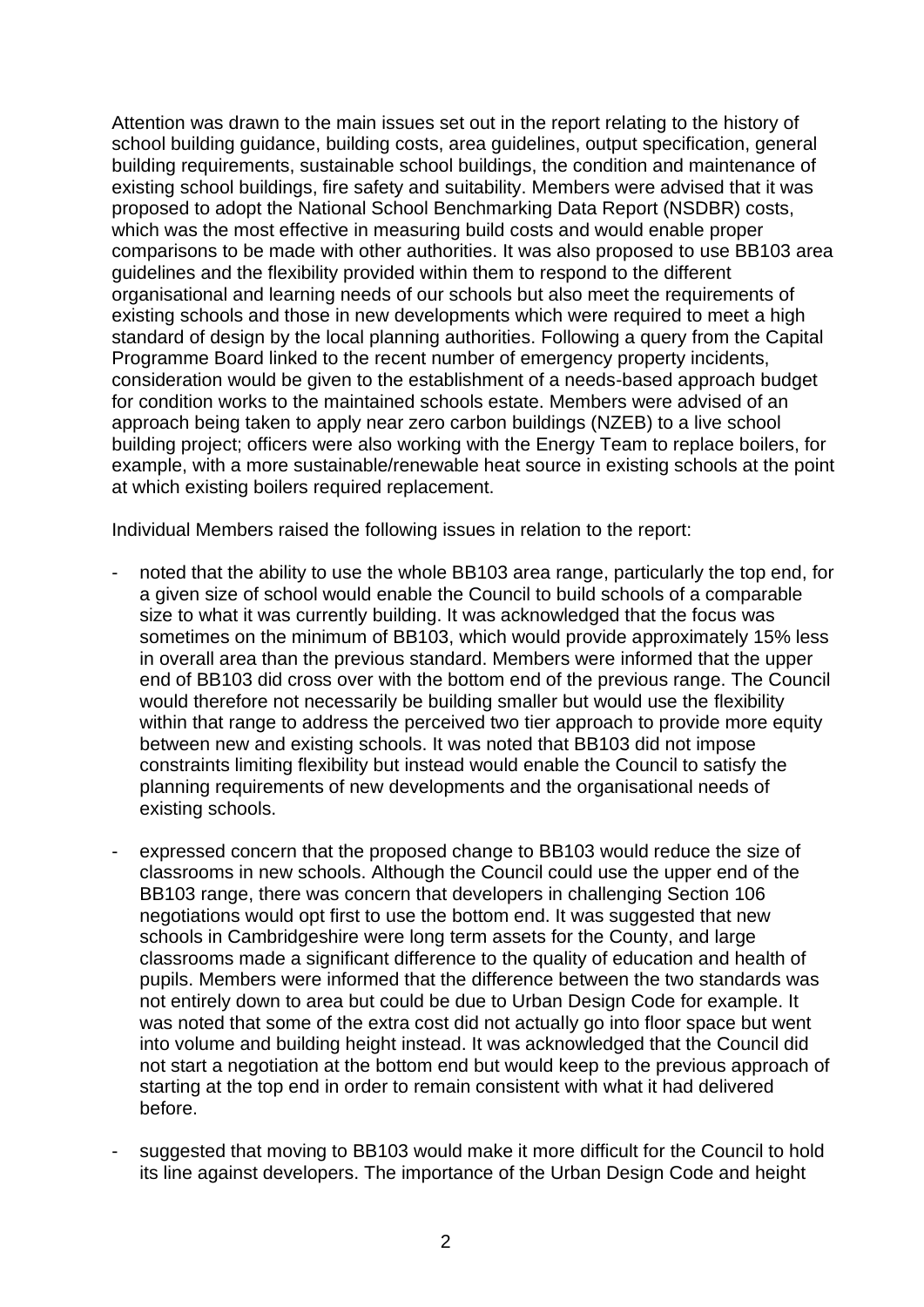and value was highlighted as they all had an impact on whether these schools would be high quality buildings valued by their communities for decades to come. Other Members highlighted the need to be realistic as bigger classrooms and delivering NZEB was more expensive. The DfE was also constantly pressuring the Council to reduce costs. Therefore the Council needed to balance against what it wanted and what it could afford to deliver.

- welcomed the proposal to have a review of the way in which the maintained estate was managed in order to ensure sufficient school maintenance was being carried out to maintain schools to their current condition or to stop them falling behind. It was felt that the current quality of school buildings was gradually deteriorating which was why the number of emergencies was increasing. If that was the case, it was questioned whether there would be more support from central government for that increased maintenance requirement. Members were informed that there might not be an increase in government support arising from the review. It was possible that there could be increased condition allocations in the future as the DfE was trailing the possibility that the condition funding allocation to responsible bodies (including local authorities) would be increased nationally. However, it was not clear how that would translate to Cambridgeshire. It was noted that officers could submit a bid to the Capital Programme Board to improve or maintain the current estate which would be considered as part of the business planning process. The Director of Education reminded members that Cambridgeshire schools were some of the lowest funded in the country so their revenue budgets for maintenance were limited. He acknowledged that the situation was challenging but highlighted the importance of prioritising existing stock over new schools to avoid a maintenance legacy in the future.
- queried whether officers had considered the wider implications of adopting BB103 in the autumn of 2019 on teaching and learning and other Council policies such as those on the climate emergency. Members were reminded that some examples were included in the report. The Council would be using the flexibility to respond to school organisational issues such as classes with more than 30 pupils. There was also the need to think about inclusion in mainstream and what it might mean for a school such as the need for more small group spaces to deliver targeted intervention work with pupils. Members were informed that neither standards reflected the climate emergency targets set by the Council. A new approach set aside from the current standards to reflect NZEB would be needed. Attention was drawn to the design process for Alconbury Weald to meet the Council's new targets in this area, which would identify the costs and the necessary business case to support the investment of the additional capital spend it might require. Members requested details of the costs for the Alconbury Weald development when available. It was noted that the Committee could receive a report at its meeting in the spring at the end of the milestone 2 process. Action Required.
- welcomed the £40m investment in schools in Littleport and highlighted how well the Building and Design Partnership had worked. However, it was noted that the energy costs of the buildings were extremely high particularly as maintaining the equipment needed professional expertise. It was queried how these costs would be monitored and measured in the future. It was noted that there were areas of poor build quality which had given the leaseholder problems with little redress back to the developer.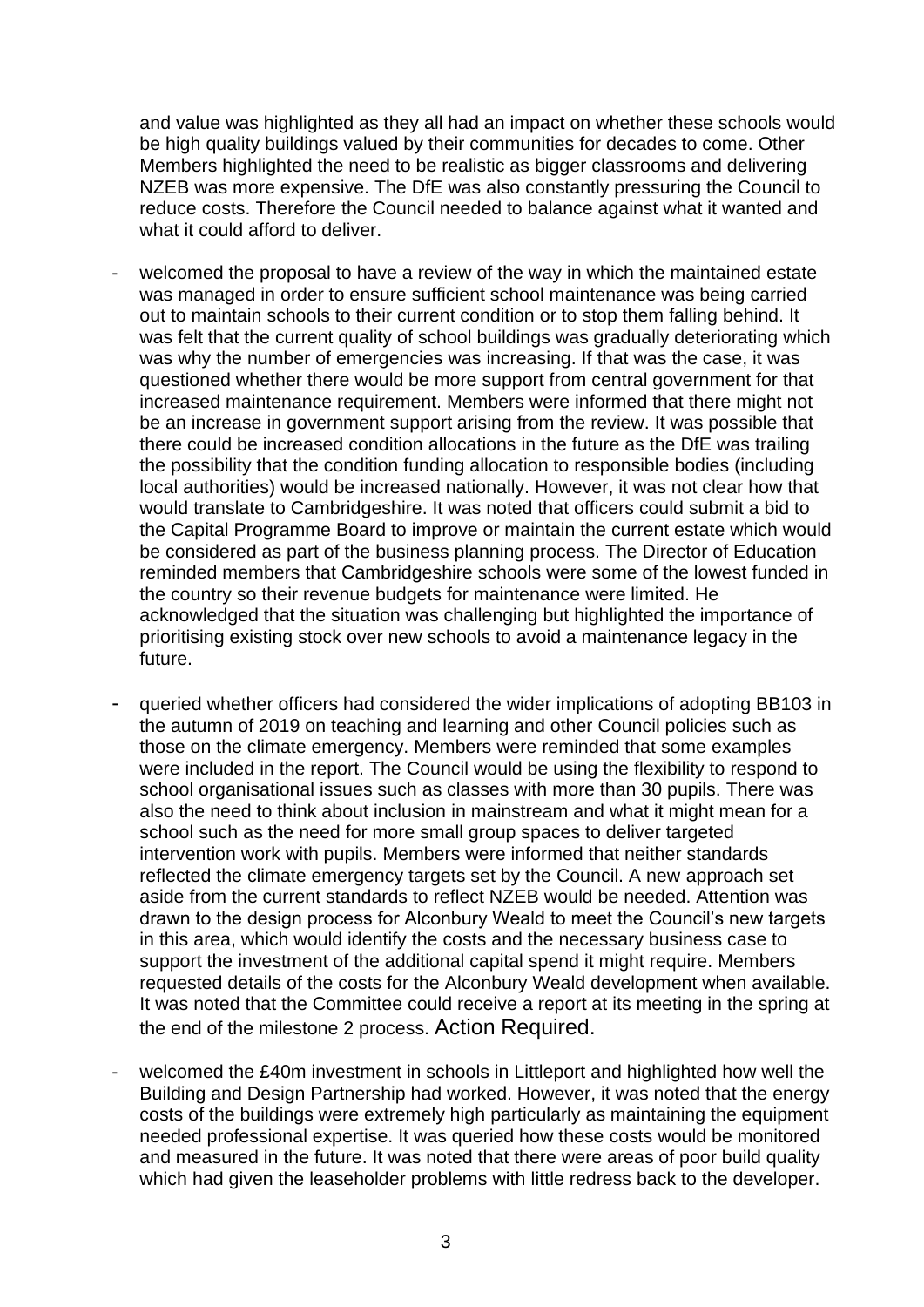Members were reminded of the proposal considered at the November meeting to reprocure a local Cambridgeshire Design and Build Contractor Framework. It was acknowledged that some of the systems in place to deliver sustainability were more complex. The Council was looking to address this issue as part of the reprocurement using a system called 'Soft Landings' where once the building was finished there would be an overlap of a year with the occupier of the building to support staff training and use and understanding of the systems. Members were informed that it would be included in the specification for contractors as part of the contract.

It was resolved unanimously to:

- a) Approve the proposal that the Council adopt the updated average of the range published in the National Schools Benchmarking Data Report (NSDBR) comparison measures as the target cost per square metre for the construction of school buildings, for both new builds and extensions.
- c) Adopt the DfE building output specification subject to agreement of the variations set out in section 2.4 of the report.
- d) Agree that the costs of meeting policy and regulatory requirements on climate change, the environment and planning that fall outside the standards adopted in a) to c) above are identified separately with additional capital investment subject to the satisfactory conclusion of a supporting business case. That for existing school buildings, central Government grants continue to be sought to fund the replacement of gas and oil heating systems with more sustainable solutions.
- e) Agree that current work continues on establishing a needs-based budget for school maintenance and condition works for consideration in the 2021/22 annual review of the capital programme.
- f) Agree that any change on the current policy in terms of the provision of fire suppression measures in new and extended schools (sprinklers) await the conclusion of the current DfE review of fire management policy for schools

It was resolved by a majority:

b) Reaffirm the decision taken in the Autumn of 2019 to use DfE BB103 area guidelines, but allow the use of the flexibility it provides to ensure that the building solution best reflects the educational requirements of the school on a project by project basis.

#### 388*.* Schools and Early Year's Funding Arrangements

The Chairman reported that he had accepted this as a late report on the following grounds:

1. Reasons for lateness: The report was delayed in order to provide the Committee with the most up to date information possible on the outcome of the disapplication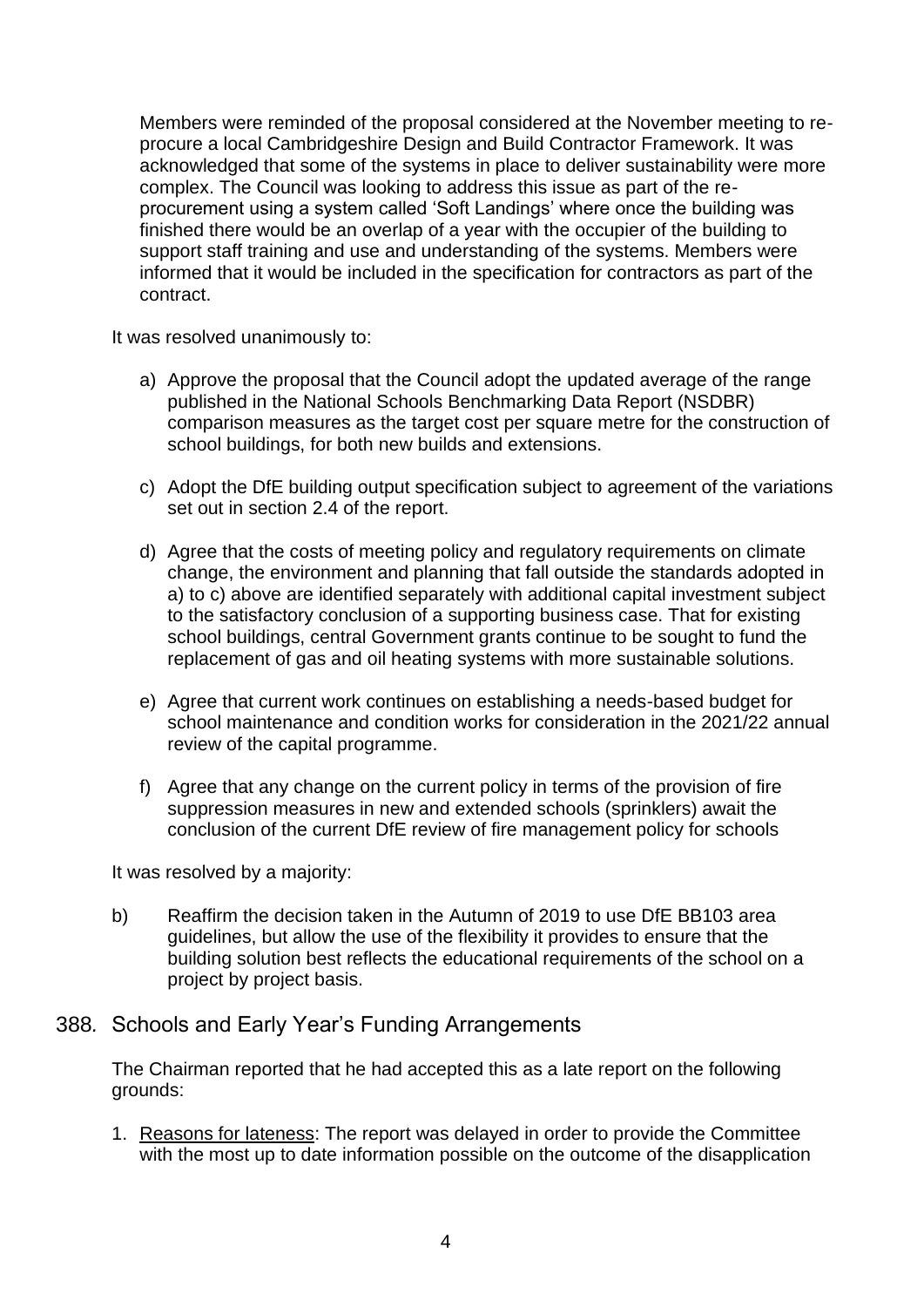request made to the DfE and the recommendations made by the Schools Forum at its meeting on the morning of 15 January 2021.

2. Reason for urgency: It was essential this report was discussed at Committee in January to ensure the statutory deadline for submission to the DfE of 21 January 2021 was met.

The Committee received a report on the 2021/22 Dedicated Schools Grant (DSG) allocation for Cambridgeshire published by the DfE in December 2020. The report focused on the Schools Block and Early Years Block within the DSG and the associated funding formula to be applied for Cambridgeshire. Members were informed that all schools would receive the statutory minimum per pupil levels, and the rates schools would be funded were as set out in the national funding formula. Some schools would receive reductions in funding due to falling rolls; there were less children in the primary sector compared to last year with an increase now in the secondary phase. Members were also advised of the need to amend £100k to £93k in the split site at the bottom of Appendix A.

Attention was drawn to the £7m increase in the High Needs Block, which was still significantly lower than the required increase to meet current pressures. The cumulative deficit at the end of 2020/21 would be £27m+ and in the region of £38m by the end of the 21/22 financial year. A disapplication request had been submitted to the Secretary of State for Education for a transfer of funding of 1.0% between the Schools Block and the High Needs Block, following the rejection of this proposal by Schools Forum, but it had not been approved. Members were informed that there was unexpected "headroom" of approximately £634k in the funding arrangements. The Schools Forum had approved the transfer of this headroom to the High Needs Block, which would allow the local authority to delay the proposed consultation on the reduction of high needs top-up funding until later in the year.

The Director of Education reported that he was extremely concerned about the early years' sector, which was a sector driven by registrations and attendance. Covid 19 had impacted on take up and a number of proprietors were struggling with costs associated with the pandemic. Additional funds would therefore be targeted at this sector through the Covid grant or DSG in order to meet sufficiency requirements going forward. It was noted that Members would receive a briefing note on that proposal. Action Required. In addition, the Committee was informed that the additional supplementary funding for maintained nursery schools would continue in 21/22.

Individual Members raised the following issues in relation to the report:

- queried whether smaller schools with falling rolls would receive less funding. The Director of Education reminded the Committee that the Council had met the national funding formula. However, he acknowledged that small schools were under pressure, as the Council did not have the ability to target funding given that the majority of funding was directed at pupil numbers.
- expressed concern about paragraph 4.7 of the report where it appeared that schools in more deprived areas would receive less funding. The Director of Education drew attention to the analysis in the report confirming this was the case.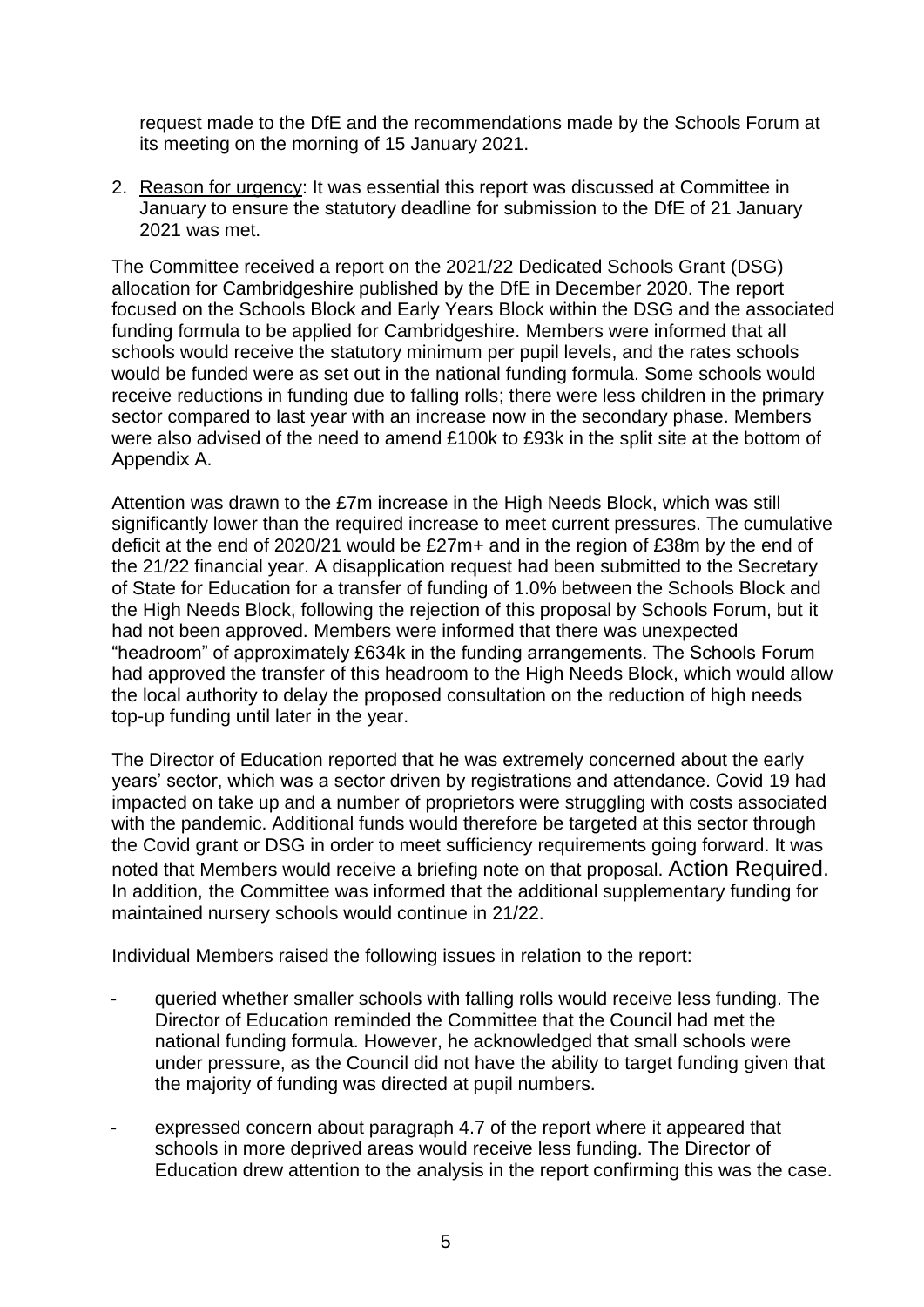He reminded the Committee that the Council could not change the national funding formula. Whilst schools in deprived areas would receive more of the current funding than schools in affluent areas, the new funding was aimed at rebalancing historic differences between these schools so schools in affluent areas would receive more new funding year on year.

- queried whether the motion from Council to the DfE regarding the need for flexibility in the funding arrangements had made a difference. The Director of Education reported that he had made at least three unsuccessful representations to DfE this year regarding the failings in the funding arrangements. It was noted that there was a drive to move to a national formula where the local authority would not have a role in setting the local funding arrangements. The Council would make representations on this issue again as part of the consultation for next year.
- queried the impact of the deficit in the High Needs Block on the Council as a whole as it could not be allowed to continue to rise indefinitely. It was noted that the Council had the seventh worst deficit in the country. The Director of Education reported that the DfE had confirmed that the Council's activity and approach in this area was in line with its expectations. He had requested but not received any rationale from the DfE for the refusal of disapplication request. It was noted that he had reiterated to the DfE that the cost of borrowing of approximately £500k to £700k to fund this gap was being borne by the Council Tax payer. He confirmed that he would write again but had been told that the DfE was too busy dealing with the pandemic to respond. It was noted that there had been a change to the accountancy regulations to support how deficits were managed so the Council would not be challenged on this deficit.
- queried how much difference the "headroom" of approximately £634k would make to the potential £38m deficit. The Director of Education reminded the Committee that as part of the Special Educational Needs and Disability recovery plan, the Council was proposing to reduce top up funding for Education, Health and Care Plans by 10%, as it was higher than the national average (this would save approximately £1.4m). The headroom would delay the implementation of those changes until at least January 2022. It was acknowledged that other local authorities were in a similar position. The Director of Education reported that representations had been made by the F40 group, the Council had written to the Local Government Association and spoken to its local MPs who had made representations to the Secretary of State. Unfortunately, the promised review of High Needs Block funding had not taken place. Members were informed that over 50% of local authorities were in deficit; some authorities had a bigger deficit relative to the percentage of budget.

The Chairman thanked the Schools Forum for taking the decision in relation to the "headroom" and the officers for their work on this issue.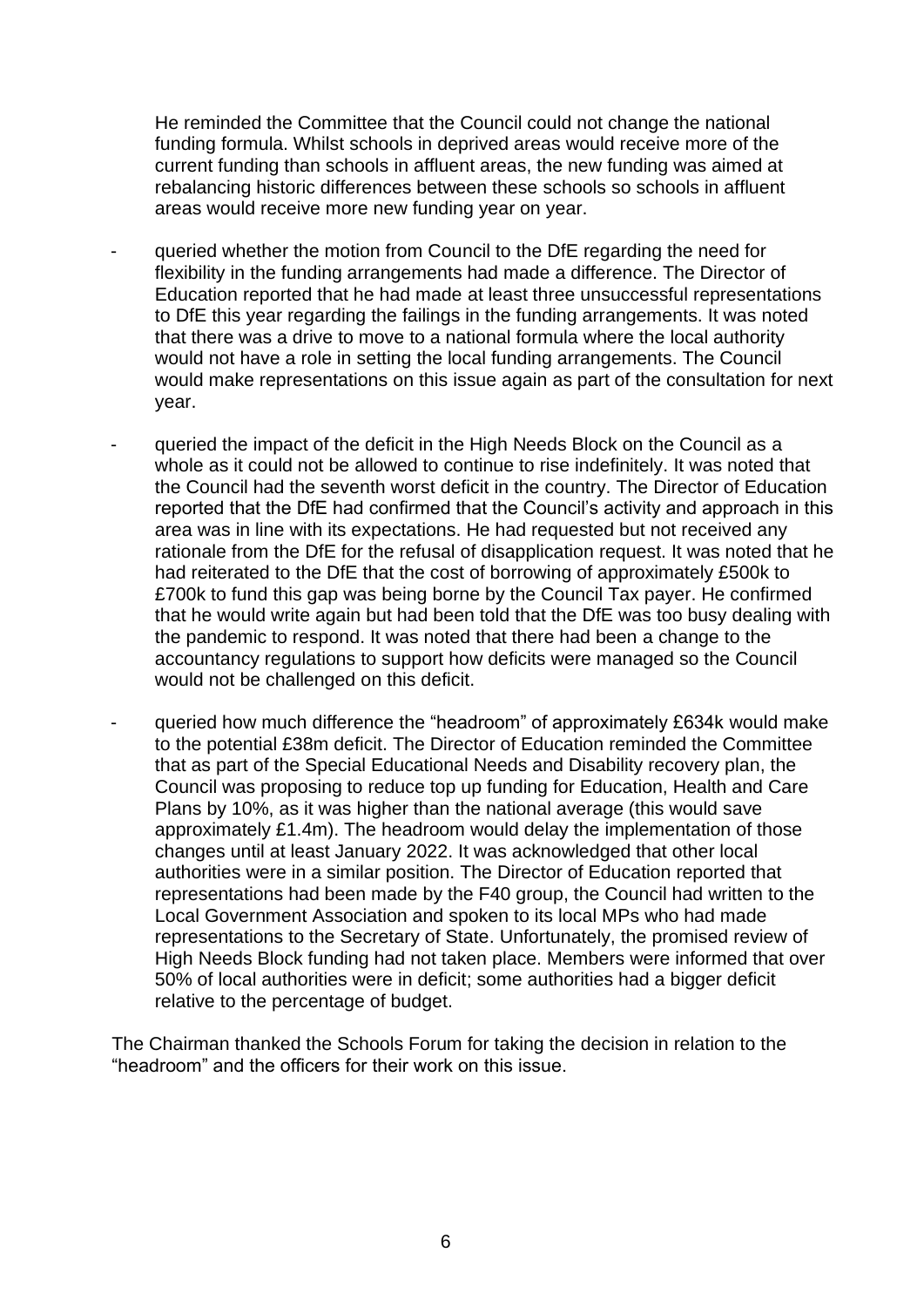It was resolved unanimously to:

- a) Approve the formula factors and unit values to be applied in the local Cambridgeshire funding formula, for primary and secondary mainstream schools as set out in Appendix A.
- b) Approve the proposed hourly rates for Early Years settings as detailed in section 5.2.

Other Decisions

389. Finance Monitoring Report: January 2021

The position to the end of November 2020 showed a net improvement to a revised overspend of £11,516k which was around 4.2% of budget. Children in Care Placement costs were beginning to rise due to the complexity of need rather than numbers. It was expected that these costs would continue to rise in the current financial year and continue into next year. This needed to be balanced against the increasing underspends in Children and Safeguarding. It was noted that a Section 256 agreement had been put in place with the Clinical Commissioning Group to provide health funding of £350k to fund overnight and residential short breaks for the next two years. Members were informed that the Council had received a specific grant from the Ministry of Housing, Communities and Local Government (MHCLG) to cover lost income during the pandemic.

One Member drew attention to paragraph 2.1.8 of the report which detailed overspends in services that schools would normally pay for. It was queried whether these overspends would be absorbed so that these services would be available to schools once the pandemic was over. It was noted that the Council had claimed some grant from the MHCLG to cover a proportion of this lost income. A number of the services had also been able to offer different delivery models. The Council was therefore not looking to cut any of these services. The Chairman added that staff in the Outdoor Centres were looking to minimise costs in order to be in a better position in the future.

It was resolved unanimously to review and comment on the report.

#### 390. Service Director's Report: Education

The Committee considered an overview of the activity in the Education Directorate during the Covid-19 situation. The Director of Education reminded Members of the challenges experienced in getting schools open after Christmas and then the closure with the reopening of schools for vulnerable children and those of critical workers only. He drew particular attention to the tremendous response of schools and early years' settings. The number of children in Cambridgeshire schools was reasonable and appropriate. In presenting the Key Stage 4 and 5 Outcomes, GCSE and A-Level data, he gave a warning about comparisons with previous years and the national position. It was noted that at individual pupil level, the results were in line with the expectation of the school. Members were informed that a consultation on this issue was taking place regarding next year and he would report back to a future meeting of the Committee.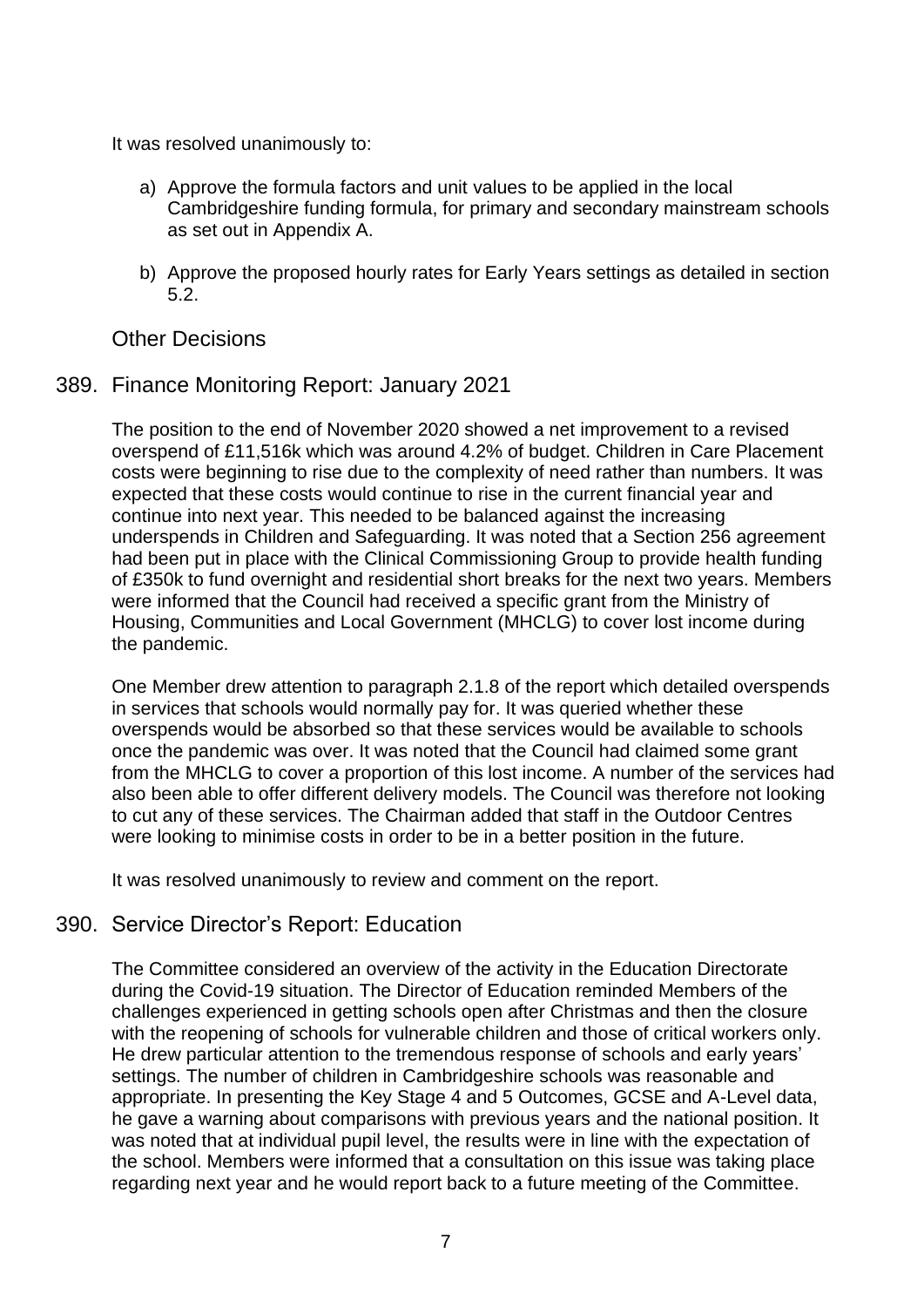Members thanked the Director of Education and his Team for keeping them well briefed. The Committee acknowledged that the Council had worked very closely with schools to support them in what had been an unbelievably difficult situation for Headteachers, teachers, parents, governors and pupils. Attention was drawn to the amazing work schools had done to get online learning up and running so quickly. There was also a significant improvement in the quality of learning compared to previous lockdowns. The impact on children particularly those who lived in a less stable environment was highlighted. There was real concern about the long term mental health damage to children which would need to be considered in the future. The Director of Education reported that the Council had provided a significant amount of support to schools in relation to mental health but acknowledged that this would be an issue for the Committee.

Individual Members raised the following issues in relation to the report:

- queried how the Committee could contribute to the debate to have all teachers vaccinated by February half term. The Executive Director: People and Communities reported that regionally the Association of Directors of Children's Services was lobbying hard for teachers to be vaccinated. It was noted that the Committee would be kept updated. At the moment the Council was awaiting Government guidance in this area.
- queried the figure for South Cambridgeshire in paragraph 3.20 which stated that 5% of children were in sustained education or employment. The Director of Education advised that this figure should be 95%.

It was resolved unanimously to note the issues outlined in the paper and comment as appropriate.

#### 391. Determined Admissions Arrangements 2022/23

The Committee received a report seeking approval to determine the qualifying coordinated scheme for admission to school and changes to the admissions arrangements for Community and Voluntary Controlled Schools which would affect the admission of children in the 2022/23 academic year. Attention was drawn to the background set out in the report relating to the consultation process for the qualifying scheme for the transition of children to each primary and secondary school in Cambridgeshire. No objections or comments had been received to the consultation documents which had focused on Published Admission Number (PAN) changes to Bewick Bridge Community Primary School, Burwell Village College Primary School and Westfield Junior School, St Ives. The consultation documents had been published on the Council's website, and the Council had engaged with parents, primaries, schools and interested partners.

One Member queried the reduction in the PAN for Bewick Bridge Community School. It was noted that this reflected a reduction in the number of children applying to local schools. The Schools Adjudicator had recently published a report on the number of primaries which were experiencing a down size due to a reduction in applications from their local cohort. The same Member queried whether the school could remain viable given the scale of reduction. It was noted that the Council did keep this information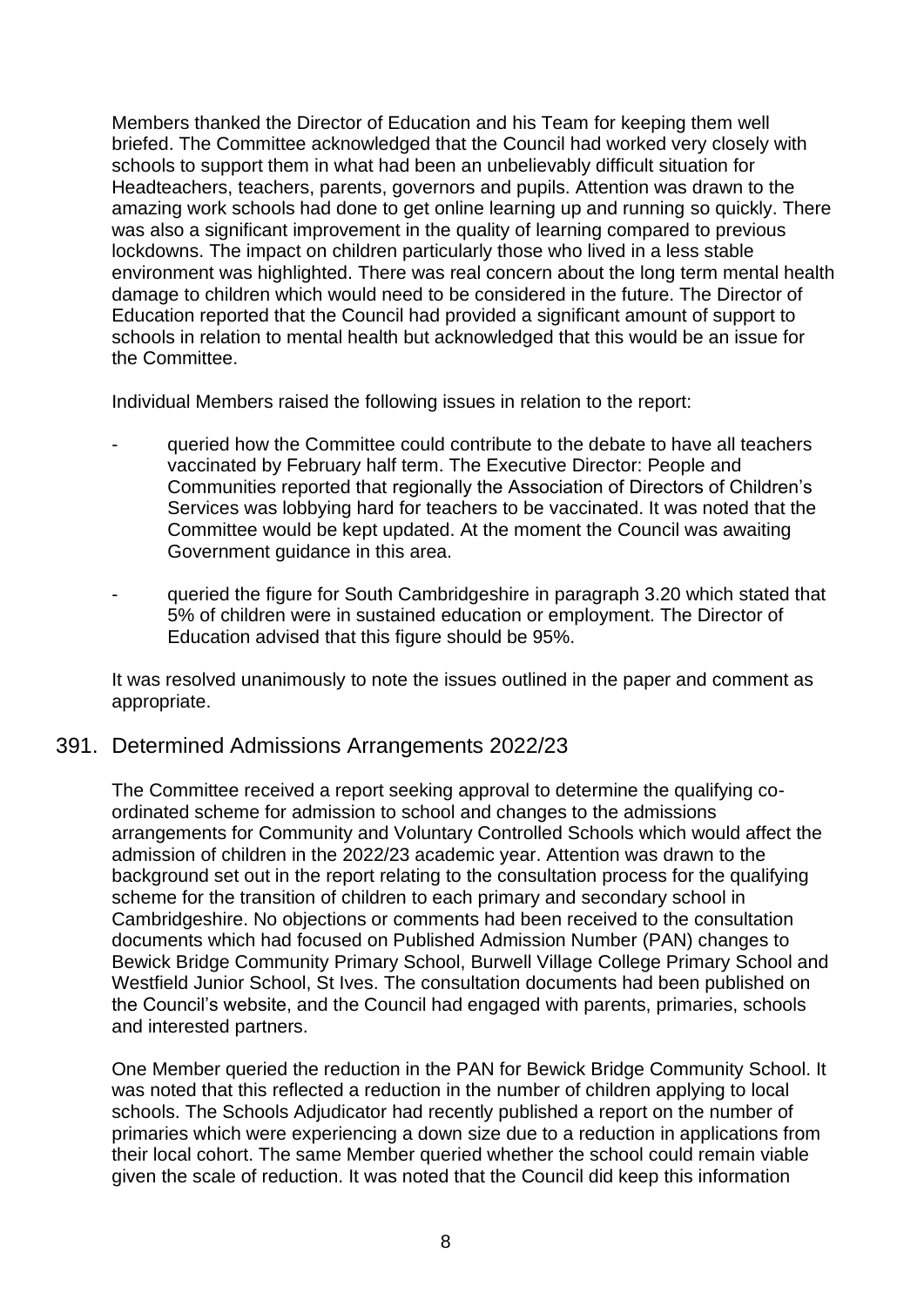under review and if circumstances changed the PAN could be increased in the future. The Council currently had no concerns about the viability of the school.

Another Member requested an update on the decision to approve the amalgamation of the junior and infant schools at St Ives given the proposed reduction in PAN. Members were informed that following a further review of the demographic need in that catchment area, it was not proposed to proceed with the amalgamation as fewer spaces were needed now and in the future.

It was resolved unanimously to:

- a) Determine the co-ordinated qualifying scheme and admission arrangements for all schools for whom the Council, as the Local Authority, was the admission authority as published in the consultation documents for admission to school in 2022/23.
- b) Support the proposal that a full and comprehensive review of the determined admission arrangements for all own admission authority schools was undertaken. This should include the published definitions of existing school catchment areas and admission policies for schools with a sixth form. Any issues, or concerns should be highlighted, recorded and shared with the respective admission authority for the school with a view to these being addressed immediately, where they are in breach of legislation, or as part of the annual consultation process for admission to school in 2023/24 which would commence in the autumn term of 2021.

#### 392. Elective Home Education

The Committee received a report detailing the numbers of children and young people being home educated in Cambridgeshire and the characteristics of the current cohort. The background to elective home education (EHE) was noted. Members were informed that there had been an increase in the number of parents removing their children from a school roll to electively home educate partly due to dissatisfaction with schools, and recently because of health concerns relating to Covid. The changing dynamic of the EHE cohort therefore drew attention to the need to provide more vulnerable families with advice and guidance before making such a decision. It was felt that a national registration system, recommended by the Education Select Committee, would provide a number of benefits over the current arrangements. It would ensure that local authorities were aware of all families who were electing to home educate by requiring schools to inform them before children were taken off the school roll.

The Chairman reported that this issue had been raised at the LGA Lead Members Network and was primarily aimed at protecting more vulnerable children.

One Member raised a number of concerns highlighted by two parents' home educating children in her area. They had expressed concern that the local authority inspection process was just a "box ticking" exercise and did not provide any benefits to home educated families. It was felt that local authorities needed to offer an incentive to get parents to register. Whilst parents were not necessarily against registration and were content with the annual form from the local authority, there was concern as to what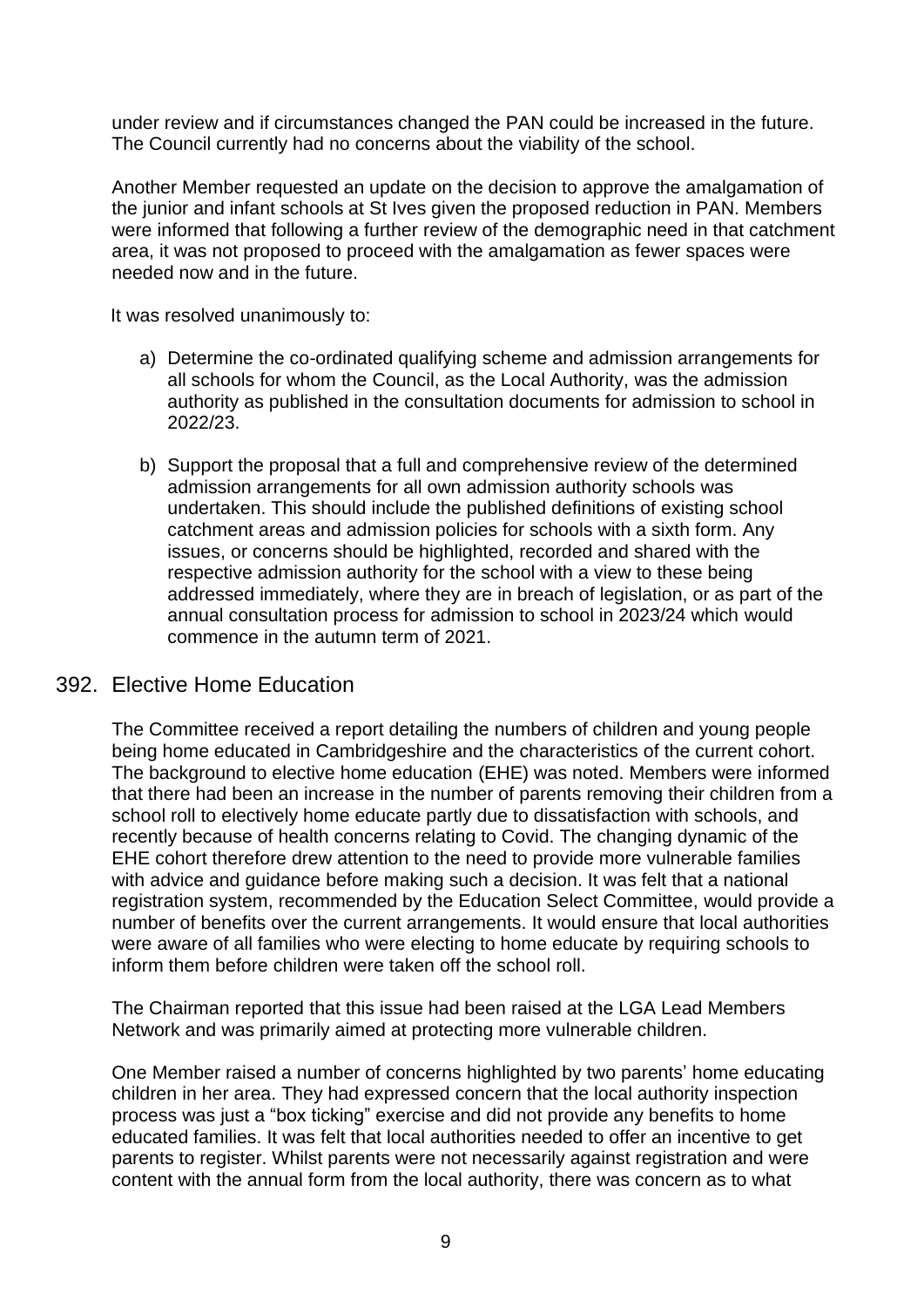would come with it. The parents had highlighted the bad press home education received from people who did not understand it. It was important not to compare it with home schooling taking place during the pandemic. It was acknowledged that there was a good relationship between the local authority and home educators in Cambridgeshire with regular meetings taking place pre-Covid. It was suggested that some home educators would engage more if practical support was offered. Home educators had highlighted difficulties in accessing exams, which had led to the establishment of the Home Education Qualification Association.

The Admissions and Attendance Strategic Manager acknowledged that Cambridgeshire probably had a better offer for home educators than other authorities. The Council had worked hard to improve its relationship with home educators over the last eight years. It had considered the issue relating to GCSE funding and supported the view of home educators. It was noted that on 15 January 2021, Ofqual and the DfE had announced a consultation, which finished on 29 January 2021, to provide a solution to enable home educators to access exams this year. The Council was working with Health to improve access to mental health and wellbeing websites. Officers were on hand to offer advice and guidance, and one to one help was available for those parents having issues. It was important to bear in mind that there was a duty on the local authority to obtain information from home educators on an annual basis.

Another Member drew attention to when the Committee had previously considered this issue. At the time it attracted a significant amount of criticism from middle class articulate parents. It was important to remember that the registration system was aimed at protecting the more vulnerable children suffering neglect and abuse. It was noted that all a parent was legally required to do was register the birth of a child. As a result the Committee had at the time agreed to lobby the DfE to force parents to register that they were home educating, which had been supported strongly by the Safeguarding Board. The same Member was therefore delighted with the proposal for a compulsory Elective Home Education registration system to protect all the children in Cambridgeshire.

One Member highlighted the reasons for parents choosing to home educate which had changed. It was felt that the Committee should be investigating these reasons in more detail in the future. Another Member expressed surprise at the number of parents who home educated due to general dissatisfaction with a school and bullying. It was suggested that the Education Achievement Board should look at this issue. Members were informed that the current system did not provide sufficient opportunity for the local authority to mediate between parents and the school before a child was taken off the school roll.

It was resolved unanimously to:

- a) Note the information and data provided with the aim of highlighting any issues and concerns regarding the data, and the approach being taken in Cambridgeshire to support this cohort.
- b) Support the proposal for a compulsory Elective Home Education registration system, which will potentially be a recommendation from the recent Education Select Committees call for evidence on Elective Home Education (sections 2.4, 2.4 & 5.5)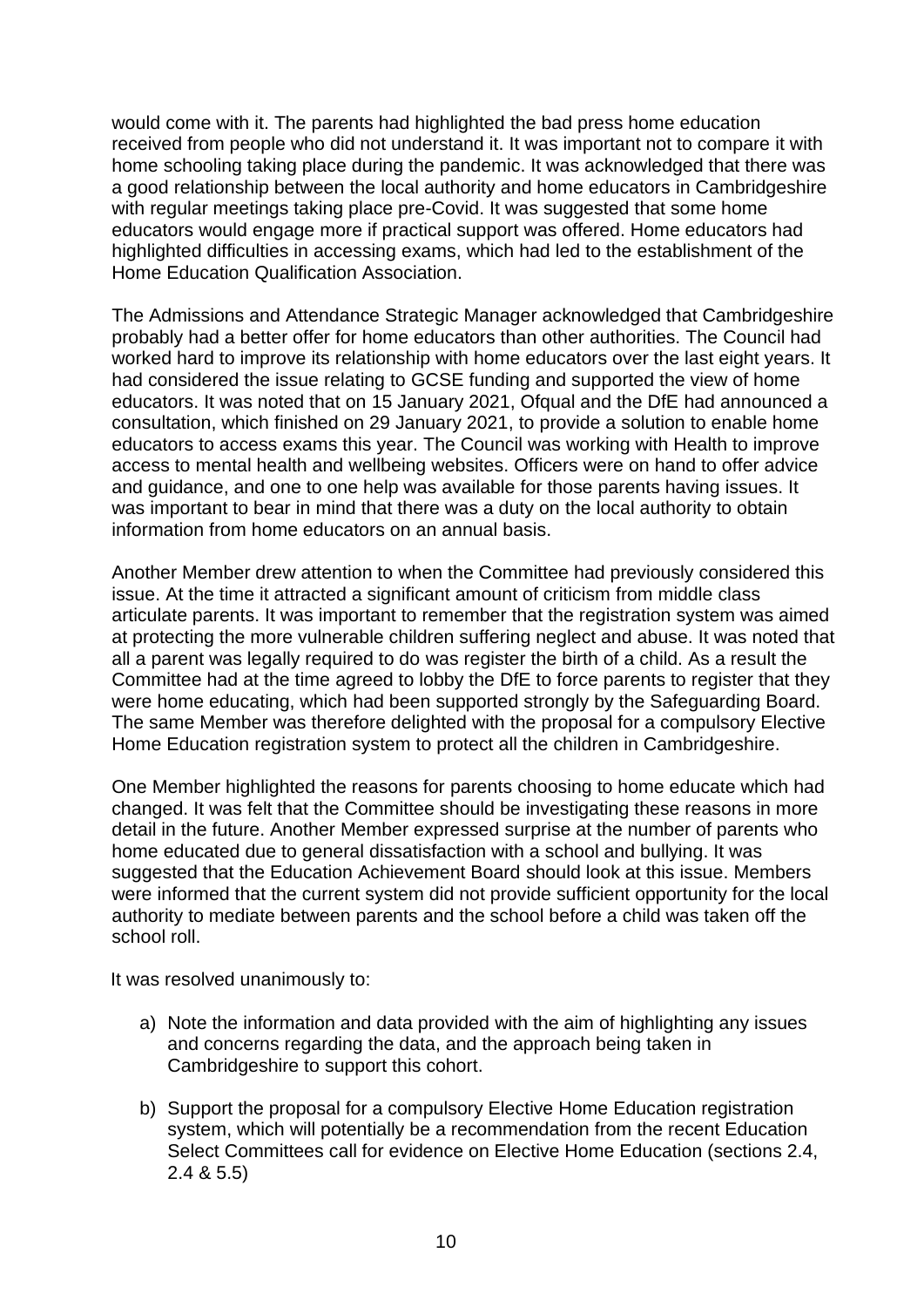- c) Communicate the proposal of a compulsory Elective Home Education registration system to Ministers and appropriate Cabinet Members.
- 393. Cambridgeshire and Peterborough Safeguarding Children Partnership Board Annual Report 2019/20

The Committee considered the Cambridgeshire and Peterborough Safeguarding Children Partnership Board 2019-20 Annual Report. The Head of Service took Members through the report in detail focusing on the following priority areas which would continue into 2020/2021: neglect; sexual abuse; criminal exploitation; and learning from case reviews. Attention was drawn to changes to case reviews, which were now known as Child Safeguarding Practice Reviews. Members were advised of the impact of Covid on the Service. A suite of training briefings had been prepared which had been accessed 10,919 times since April. Social media posts relating to the mental health of children, domestic abuse, and child sexual abuse had reached over 30,000 people. Covid resource pages were available on the Cambridgeshire and Peterborough Safeguarding Partnership Board website. The Service had also worked hard with the voluntary and community sector to develop bespoke training and guidance for volunteers. It was important to note that safeguarding was continuing throughout the pandemic.

Individual Members raised the following issues in relation to the report:

- asked the Board to review the safeguarding arrangements for organisations which were offering to help people but were not registered as a charity. It was noted that there was guidance for parents signing up their children to organisations detailing what they should be considering.
- highlighted two recent criminal court cases in Cambridgeshire. It was queried whether the new system for case reviews was less rigorous particularly as one of the cases had not been the subject of a serious case review. The Committee was informed that one of the cases was the subject of a serious case review following the completion of criminal proceedings. The new system allowed for cases to be progressed more quickly, which meant that any lessons that could be learned from cases of serious abuse could be learned more quickly. All cases had to go through a panel and be independently scrutinised.
- queried who made the decision not to have a case review when something had gone wrong. It was noted that case reviews took place if a child died or had suffered serious harm or injury. The decision was taken by a panel chaired by an independent person, who had to identify whether the criteria for a review had been met and whether it was likely that there would be learning from the review of the case. This decision must then be submitted to the government National Panel for approval.
- highlighted the need for statistics to be included in future reports as an appendix in order to identify whether the Safeguarding Partnership Board was having any influence on these areas. It was also suggested reviewing the format to make the document easier to read online. Members were informed of the danger of misinterpreting statistics so a brief explanation would be needed.